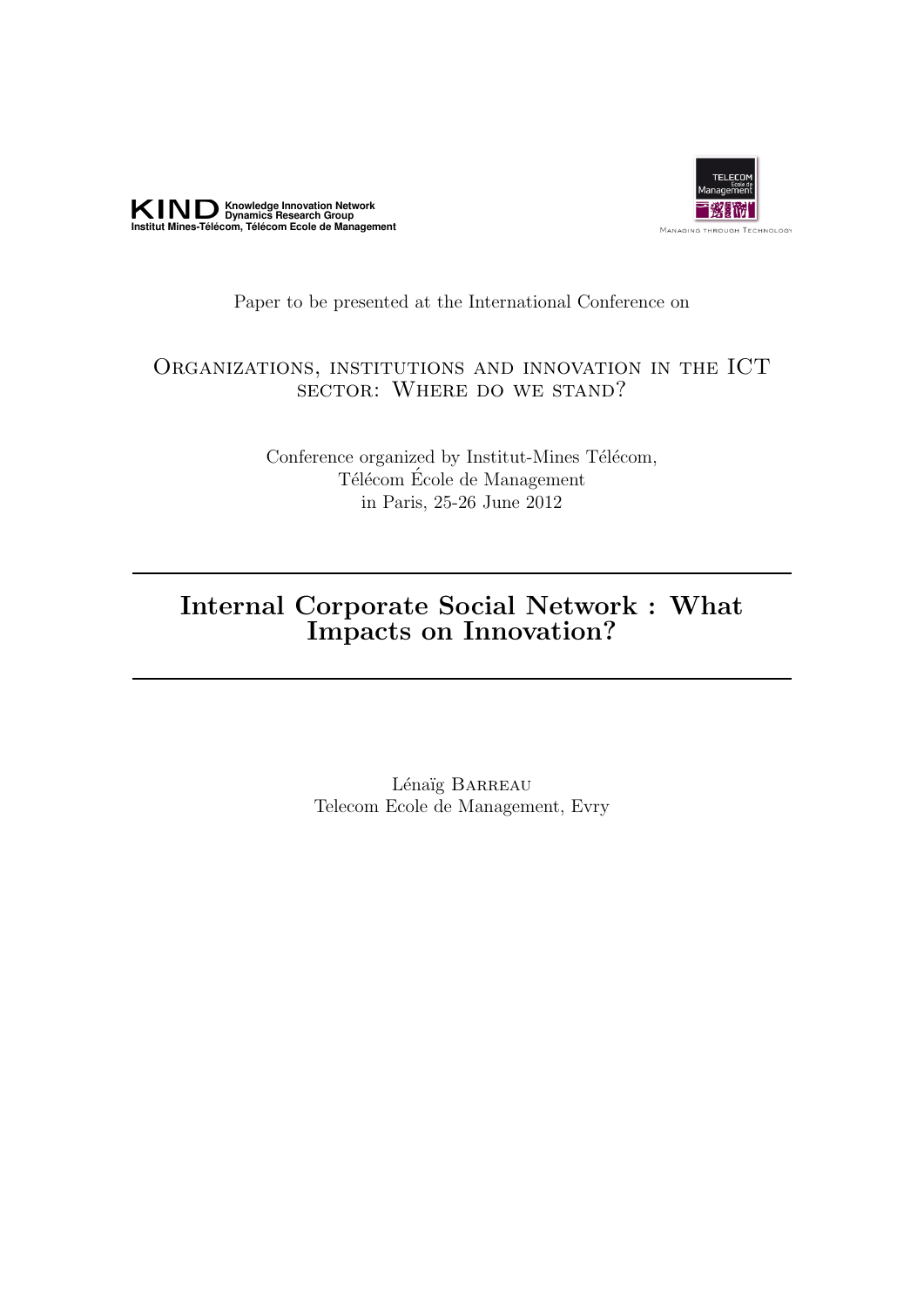# Internal Corporate Social Network : what impacts on Innovation?

Lénaïg Barreau PhD Student Telecom Ecole de Management Evry lenaig.barreau@it-sudparis.eu

#### Abstract :

Since several years, Web 2.0 technologies are a part of our personal lives. The prodigious rise of social networks now not only concerns individuals but also organizations. Companies are more and more interested in the potential benefits of web 2.0 tools, it raised the concept of Enterprise 2.0. Recently, there has been an increased number of companies that have launched their internal corporate social network. Alcatel-Lucent is one of these companies, two years ago Engage, its collaboration platform was born. Collaboration and knowledge sharing have already proven their benefits. However, we are interested in identifying what impacts a corporate social network has on innovation. This study at Alcatel-Lucent provides first results on the impacts of a CSN on all the aspects of innovation in a company.

#### Key words :

Corporate social network, innovation, enterprise 2.0, web 2.0.

### Introduction

At the edge of web 2.0 tools, our ways to interact are evolving. We, Internet users have really experienced this participative, social and collective intelligence (O'Reilly, 2005) offered by the web 2.0 in our personal lives. However, this reality is still relatively unappreciated by most companies. Yet, a lot of companies that integrated the web 2.0 reality often focus on customers and not on their employees. Since June 2010, Alcatel-Lucent has launched a corporate social network for its employees called Engage. It is a platform of social and community networking which can link all individuals together with no limit of department, activity, geographic zone. Engage permits employees to collaborate through the organizations, it aims to break silos and drive innovation through the company. As this corporate social network is only for employees and not for customers, its approach is really interesting to study. Therefore, we can ask how an internal corporate social network impacts innovation and creativity in the company. With our study we would like to give first outcomes on how a social network within a company influences innovation. This research is based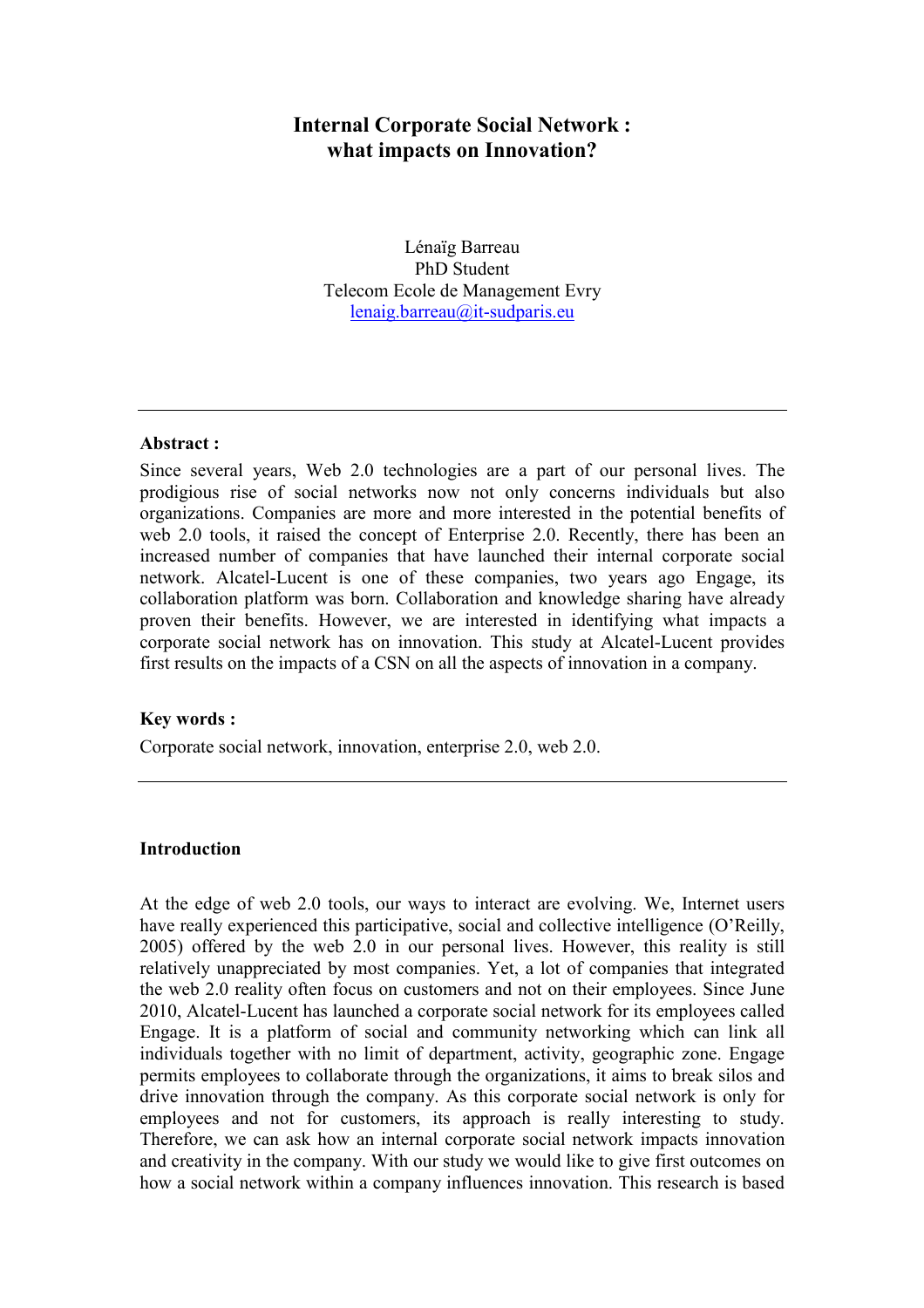on a participant observation of several groups within the company and three semidirective interviews. First, we will review the literature concerning social networking and web 2.0 tools, then we will analyse the results of our study.

## 1. Double theoretical filiation : Innovation and Web 2.0 literature

There are few literature studies on corporate social networks as the use of these platforms is fairly new (Sena and Sena, 2008). However, it is gaining in interest for more and more companies who are becoming aware of its benefits. A study lead by SelectMinds (2007) analysed the financial side of corporate social networks solutions in 60 organizations. The results outlined increases in productivity and retention contributions. Conscious of these great benefits, we are interested to study the impacts of a corporate social network on innovation.

### Innovation

To identify what impacts a CSN has on innovation, it is necessary to explain our conception of innovation. In the literature there is a tremendous amount of definitions of innovation. As Peraya and Jaccaz (2004) stated, there are as many definitions as authors have different backgrounds, experiences, interests, etc. Often, an innovation is seen as the effective commercialization of new product that necessitated a new technical knowledge (Afuah, 2003). We choose to adopt a larger definition of innovation, the definition created by Rogers (1983, page 11) "An innovation is an idea, practice, or object that is perceived as new by an individual or other unit of adoption". In terms of typology of innovation, we do not target a typical type of innovation, but in our research, we mainly came across incremental innovations. An innovation is incremental when the technology and the knowledge required for the development of a product already exists (Afuah, 1998). We oppose here incremental innovations to radical innovations. In this study we are clearly not referring to radical innovations. Leifer et al (2001) consider that "a radical innovation is a product, process or service with either unprecedented performance features or familiar features that offer significant improvements in performance or cost that transform existing markets or create new ones" (page 102). Now that we have settled the scope of our study concerning innovation definition and type, we will go through the literature of Enterprise 2.0.

#### Enterprise 2.0 and CSN

Nowadays, the term web 2.0 is widely used. Nevertheless, as Wilson et al (2011) suggested, there has been very few attempts to define web 2.0 despite the numerous studies on the nature or impacts of web 2.0 technologies. They propose a definition which emphasizes that web 2.0 is composed of internet applications and services centred on the user that permits information sharing, social interactions and collaboration between individuals and organizations. McAfee (2006) asks the question why these technologies are interesting for companies as they already have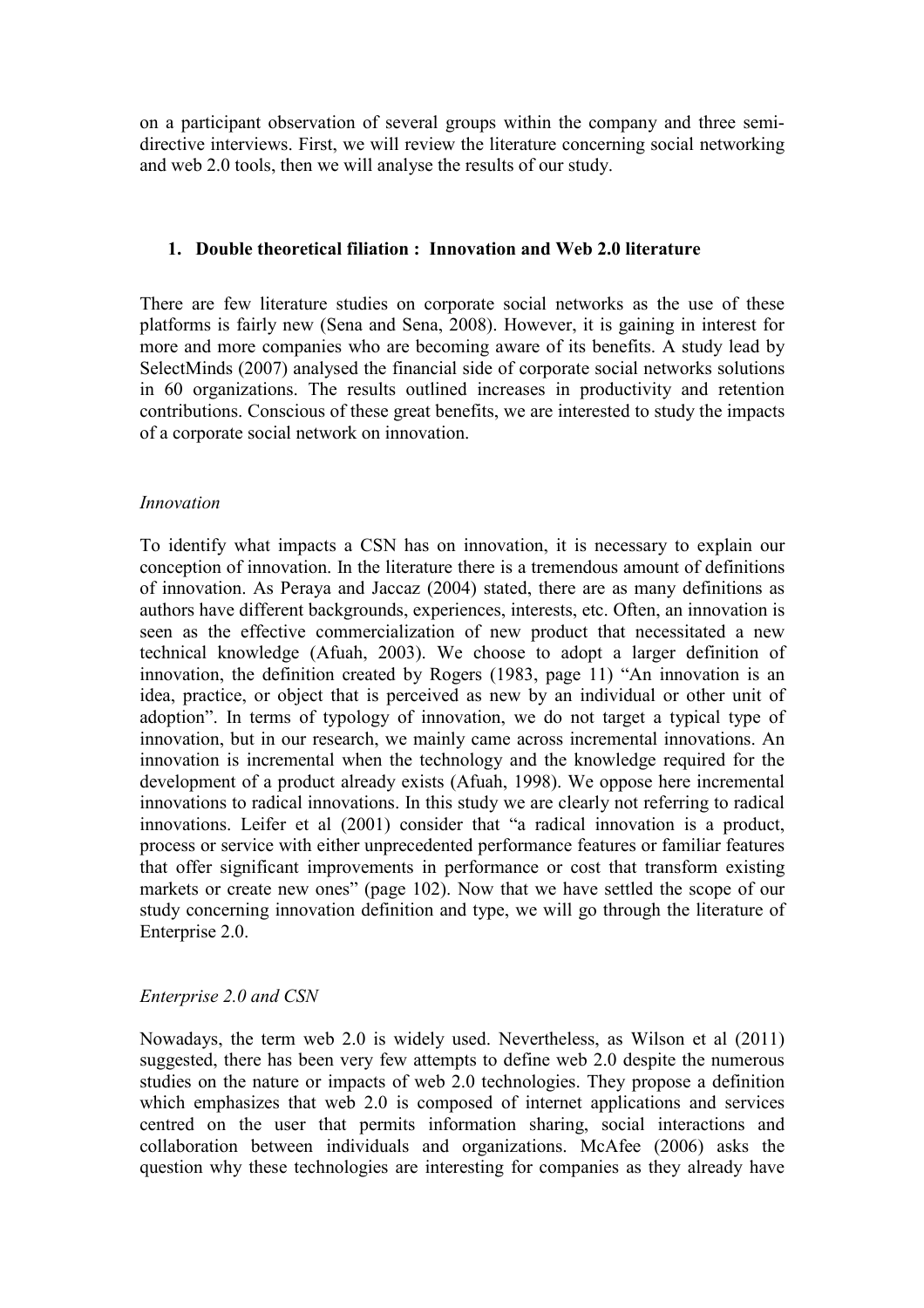the necessary communication tools available. According to the author, web 2.0 technologies have a great potential for a company as they permit to create linkage within a company, spread and share knowledge and experience as it never was possible with the traditional tools. The term Enterprise 2.0 has first been identified by McAfee (2006), he used the term Enterprise 2.0 to refer only to the platforms bought or built by companies that aim to share experiences, practices and knowledge from their employees. According to Soriano et al (2007), there are more and more enterprise 2.0 collaboration platforms launched in companies. The authors clearly underlined that these types of platforms promote innovation, specifically operational innovation. As a matter of fact, the authors consider that as knowledge workers share their expertise on some situations it leads to innovating procedures, prompt problemsolving, faster application development, etc. In our study we are trying to go beyond these benefits and determine all the operational impacts other than product conception we can identify using a corporate social network.

#### 2. Our study of a corporate social network and its impact on innovation

#### Context and methodology of our study

We are studying what impacts a corporate social network has in Alcatel-Lucent. This company is a telecommunication solutions provider headquartered in France. Alcatel-Lucent is the global corporation leader in mobile and fixed networks, IP and Optics technologies, and is a pioneer in applications and services. Alcatel-Lucent provides telecommunication solutions to its clients in more than 130 countries as Lucent had a strong presence in America and Alcatel in European countries. Since their merger in 2006 and after several employees' reduction Alcatel-Lucent now totalizes around 78 000 people all over the world. The global 2.0 initiatives in Alcatel-Lucent started at the end of 2008 when Ben Verwaayen replaced Patricia Russo as CEO. This orientation followed the new strategy and the new organization guidelines. In 2009, Jive Software has been selected to implement a corporate social network, it was the birth of Engage. We need to specify that by corporate social network, we are not referring to the use of facebook, twitter or social networks in a company, but a dedicated social network personalized for a company. Engage is a platform of social and community networking. All the employees can communicate with each other with no boundaries of organization, country or activity. People connect through a group and can discuss or share on the topic of the group. Engage makes employees collaborate on common subjects even though they are not direct colleagues. This platform diminishes silos, permits to work more as a community than an organization. For now Engage is dedicated to Alcatel-Lucent employees, but it is planned to try to integrate clients in the platform. Our study on the impacts of a corporate social network on innovation benefits from two years of presence in Alcatel-Lucent. In order to determine what impacts has a corporate social network on innovation, we collected data in Alcatel-Lucent which had launched a corporate social network since 2 years. We realized three semi-directive interviews with Alcatel-Lucent employees involved in community management in engage and innovation. Moreover, our study is also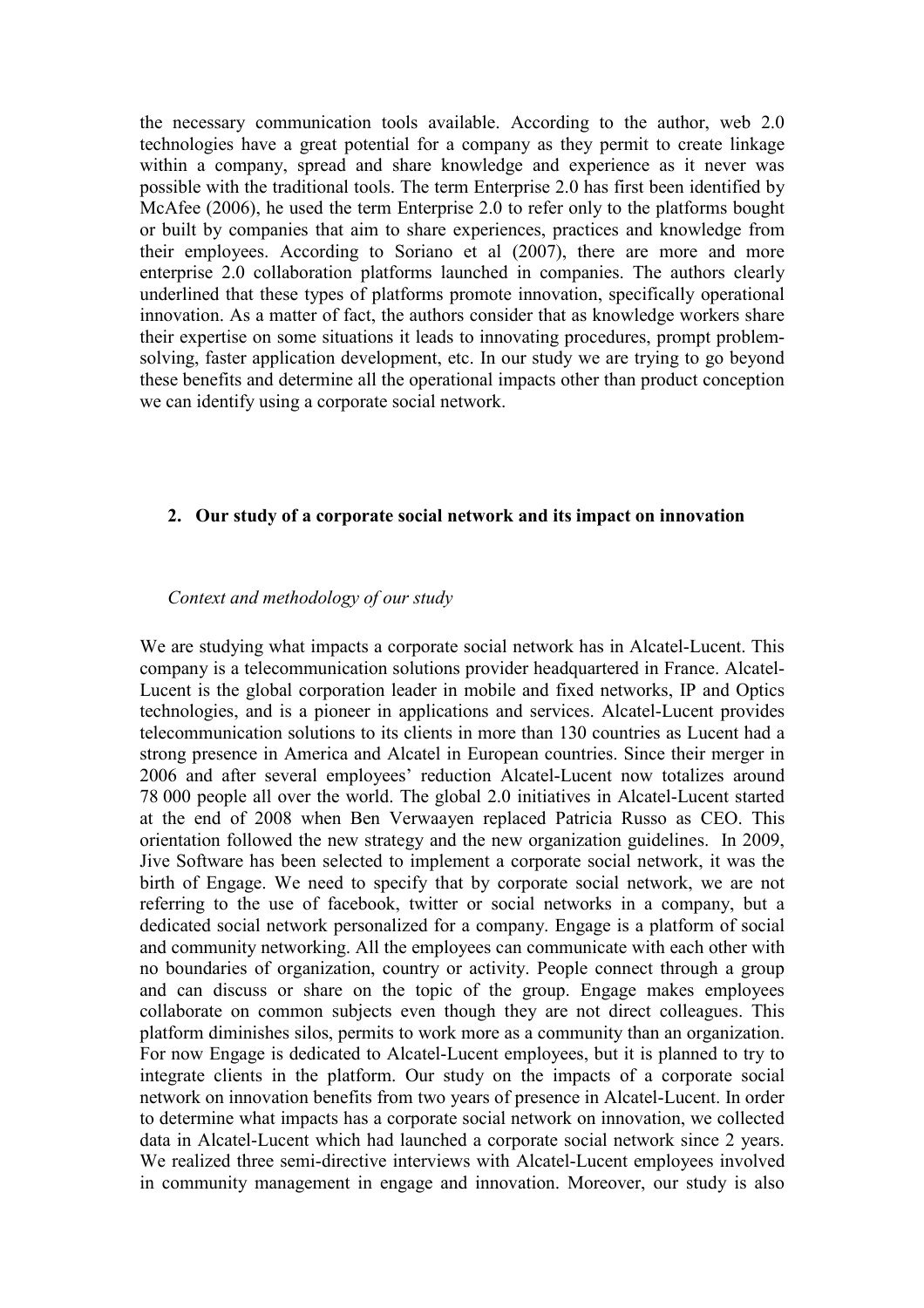based on a participant observation of 24 months of access to engage. We were able to study some communities and groups which had innovation for topic or as an interest.

### Results of the study

With our study, it appears that a corporate social network can have several impacts on innovation in an organization. Our participant observation and semi-directive interviews identified that a corporate social network can have impacts in four different spaces of innovation. Indeed, this web 2.0 tool has an impact on management, creativity, participation and communication concerning innovation.

First, we identified that some groups were used specifically to manage innovation. For instance, some employees adhere to a group or a project to organize the innovation initiatives, innovative ideas, or innovating projects of a community, activity, technology or department. There, we can find meeting minutes, technical discussions, collaborative work and decisions, information sharing. In the specific use of innovation management, the corporate social network is appreciated for the possibilities to share, organize and collaborate in one single space, with no limits for the remote teams. Let us precise that in a global company no longer organized in geographic areas but in activities, there is a large majority of remote teams.

The second impact of a corporate social network on innovation is creativity. There are groups which are dedicated to a technology, an activity or a common topic of interest regardless of members' initial activity. We can take the example of a group that aim is to revitalize a local site of Alcatel-Lucent. Employees are voluntary to help to revitalize the site. They created an engage group to know who would volunteer and to work in one space. Once they created their task force they used this group to brainstorm on potential actions to achieve their goal. There are several other examples of groups that used this collaborative space to brainstorm and be creative on one common topic of interest. Creativity has already been used concerning naming, marketing, actions, etc.

The third impact we have discovered is the participation in innovation. What was new when engage was launched two years ago is that people had the possibility to interact directly with one another. It is possible to follow the CEO, to contact him directly and publicly, and to be in the same group that your N+3. One of our interviewee stated that engage is used also to have a direct contact with experts. This way, employees, hierarchy, experts can participate equally in innovative projects or innovation initiatives. People can comment, discuss, give their opinions concerning these innovations. In one of these groups concerning an innovation initiative we have witnessed people commenting and pointing out problems concerning the topic. The group's governance team this way could benefit from information and advices they wouldn't have thought of in the end.

Even if we can discuss the figures concerning the members who are really active, there is still the fourth space in which a corporate social network has an impact on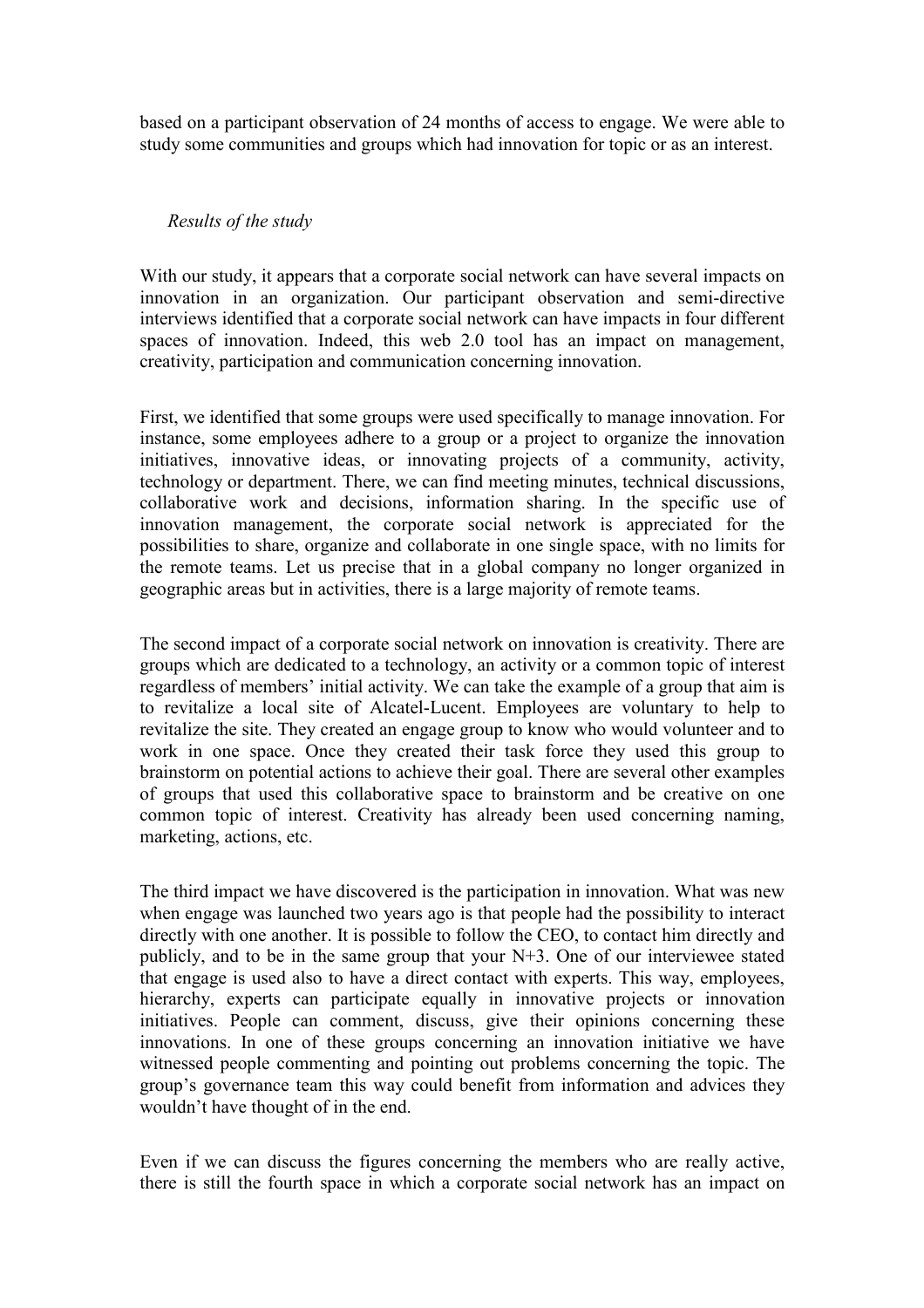innovation. Indeed, the last impact corresponds to the communication, diffusion of innovation. There is far more employees who consult engage than employees who are active in engage. Consequently, there is a great potential of communication on innovation initiatives or innovation projects. For example, we have created an innovation event where we invited employees of a department in Alcatel-Lucent to brainstorm on their activity and propose ideas. We created an engage group before the event where we invited all concerned employees. At the end of the event, employees chose twelve ideas within the hundreds they came up with. Then, they had to vote for three of these twelve ideas. In order to make people follow the group and the communication we would make within this group, we decided to post the results a week later only on the engage group. This way if people wanted to know which ideas were chosen they had to look at the group. Once they registered to the group, we were able to communicate all relevant information concerning innovation in this department. People would post a question or a comment on the group rather than come and ask a question directly to the governance team. We can say that engage became a working place, a collaborative space so as a communication channel.

Interviewees and group observation made us conclude that Engage had largely promoted innovation in various forms since its launching. These impacts are all positive, we did not come across negative impacts of a CSN on innovation. There are more generally linked to the proper limits of a CSN such as too much information, not always relevant, time-consuming, notifications spamming, etc. But when there is a true willingness to innovate, it is always possible to bypass these limits by a strong community management.

#### Conclusion

To identify what impacts a corporate social network has on innovation, first we placed our research in the Innovation and Web 2.0 literature. Then, we explained the context of the study and the methodology we chose to use. Finally, we exposed our results and identified the main impacts a corporate social network can have on innovation in an organization. Our study outlined that these collaboration platforms are not only interesting to help in product conception or to diminish operating procedures, they also have major other impacts on innovation. Our research on the enterprise 2.0 tool engage showed that it had impact on the management, creativity, participation and communication of innovation. We would suggest future researches to determine if corporate social networks suffer from the same lack of structure and quick access to relevant information.

Afuah, A. (1998) Innovation management: Strategies, Implementation and Profits. Oxford: Oxford University Press.

Afuah, A. (2003) Innovation Management, New York: Oxford University Press, 2nd edition.